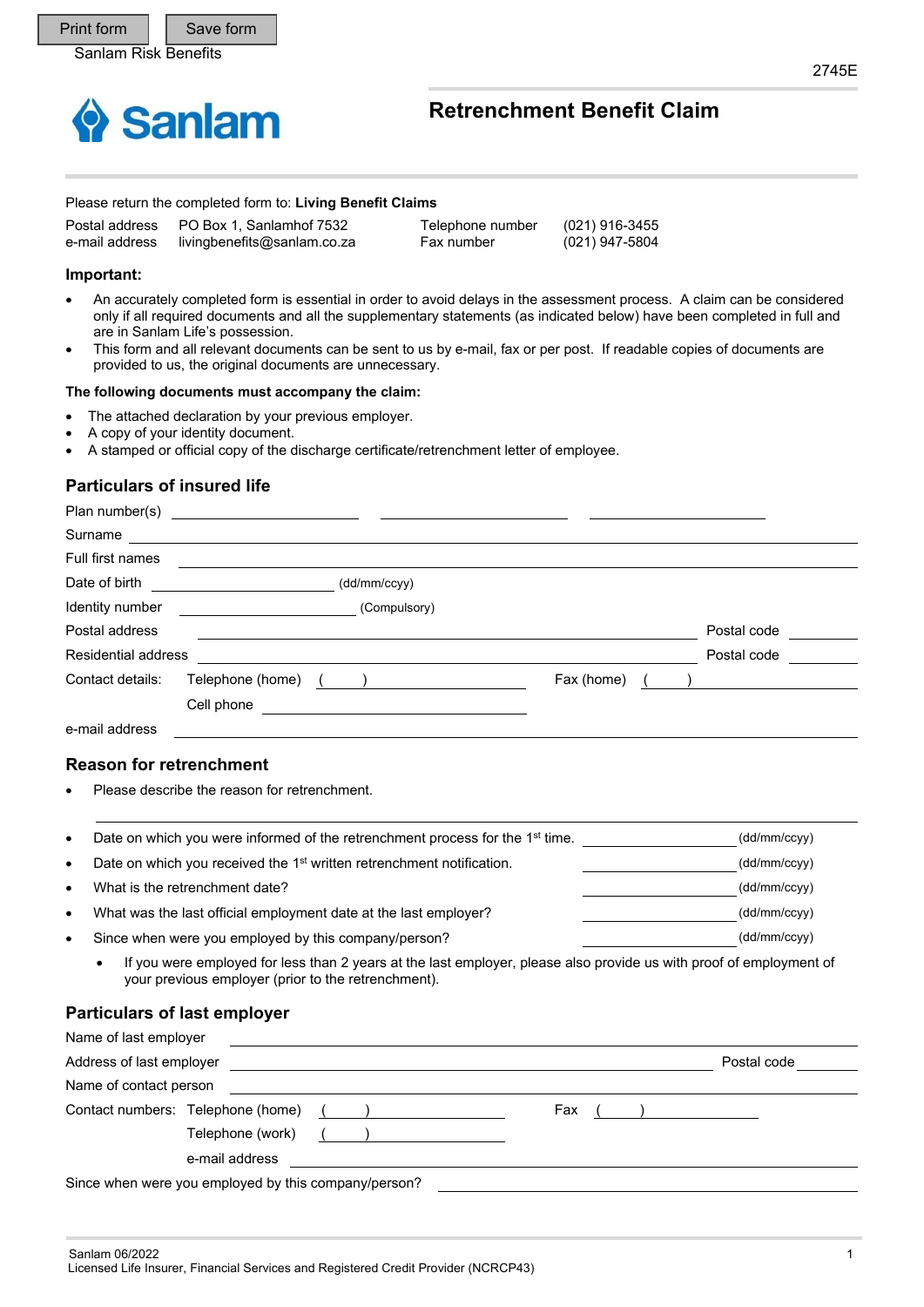|           | Plan number(s)                                                                                                     |              |     |
|-----------|--------------------------------------------------------------------------------------------------------------------|--------------|-----|
|           | <b>Other information</b>                                                                                           |              |     |
| $\bullet$ | If you are younger than 55 years, do you earn an income from any other source(s)?<br>If "Yes", name the source(s): | Yes          | Nο  |
|           | Amount earned per month:<br>R                                                                                      |              |     |
| $\bullet$ | Are you self-employed?                                                                                             | Yes          | No  |
| $\bullet$ | Were you employed at any other employer since the termination date (part-time or permanent)?                       | Yes          | Nol |
|           | If "Yes", since when<br>(dd/mm/ccyy)<br>until                                                                      | (dd/mm/ccyy) |     |
|           | Name of employer:                                                                                                  |              |     |
|           | Salary earned<br>R                                                                                                 |              |     |

## **Payments**

Please note that the payments must be continued until a claim, if any, has been admitted.

### **Bank particulars**

Provide us with a copy of your bank statement (not older than three months) on a bank letterhead containing the account number and account holder's name.

Please complete **ONE** of the 3 options provided.

## **1. Details of account holder/plan holder**

### **A. Natural person / legal entity**

| Title                                                       |                                |                                                                         |                         |
|-------------------------------------------------------------|--------------------------------|-------------------------------------------------------------------------|-------------------------|
| Full names and surname / Registered<br>name of legal entity |                                |                                                                         |                         |
| Previous / Maiden name                                      |                                |                                                                         |                         |
| National identity number                                    |                                |                                                                         |                         |
| Issuing country of identity number                          |                                |                                                                         |                         |
| Nationality/Citizenship                                     |                                |                                                                         |                         |
| Gender                                                      | Male<br>Female                 | Date of birth <b>Exercise 20</b>                                        | (dd/mm/ccyy)            |
| Country of residence                                        |                                |                                                                         |                         |
| Country of birth                                            |                                |                                                                         |                         |
| Monthly income                                              | R.                             | Date of last income _____________________(dd/mm/ccyy)                   |                         |
| Residential / Business address                              |                                |                                                                         |                         |
|                                                             |                                |                                                                         |                         |
|                                                             |                                | Postal/Zip code and the contract of the contract of the Postal/Zip code |                         |
| Trade name of legal entity                                  |                                |                                                                         |                         |
| Legal entity type:                                          |                                |                                                                         |                         |
| <b>Listed Company</b>                                       | <b>Trust Fund</b><br>Company   | Other Corporate Arrangement<br>Fund                                     | <b>Medical Schemes</b>  |
| <b>Retirement Fund</b><br>Club                              | <b>State owned Enterprises</b> | <b>Unlisted Company</b><br>Trade Union                                  | Charitable Organisation |
| Non-profit Organisation                                     | Non-growth Organisation        | Schools<br>Churches                                                     |                         |
| Registration number                                         |                                | Country of registration                                                 |                         |
| Registered address                                          |                                |                                                                         |                         |
|                                                             |                                |                                                                         |                         |
|                                                             |                                |                                                                         | Postal/Zip code         |
| Controlling party/Beneficial owner                          |                                |                                                                         |                         |

2745E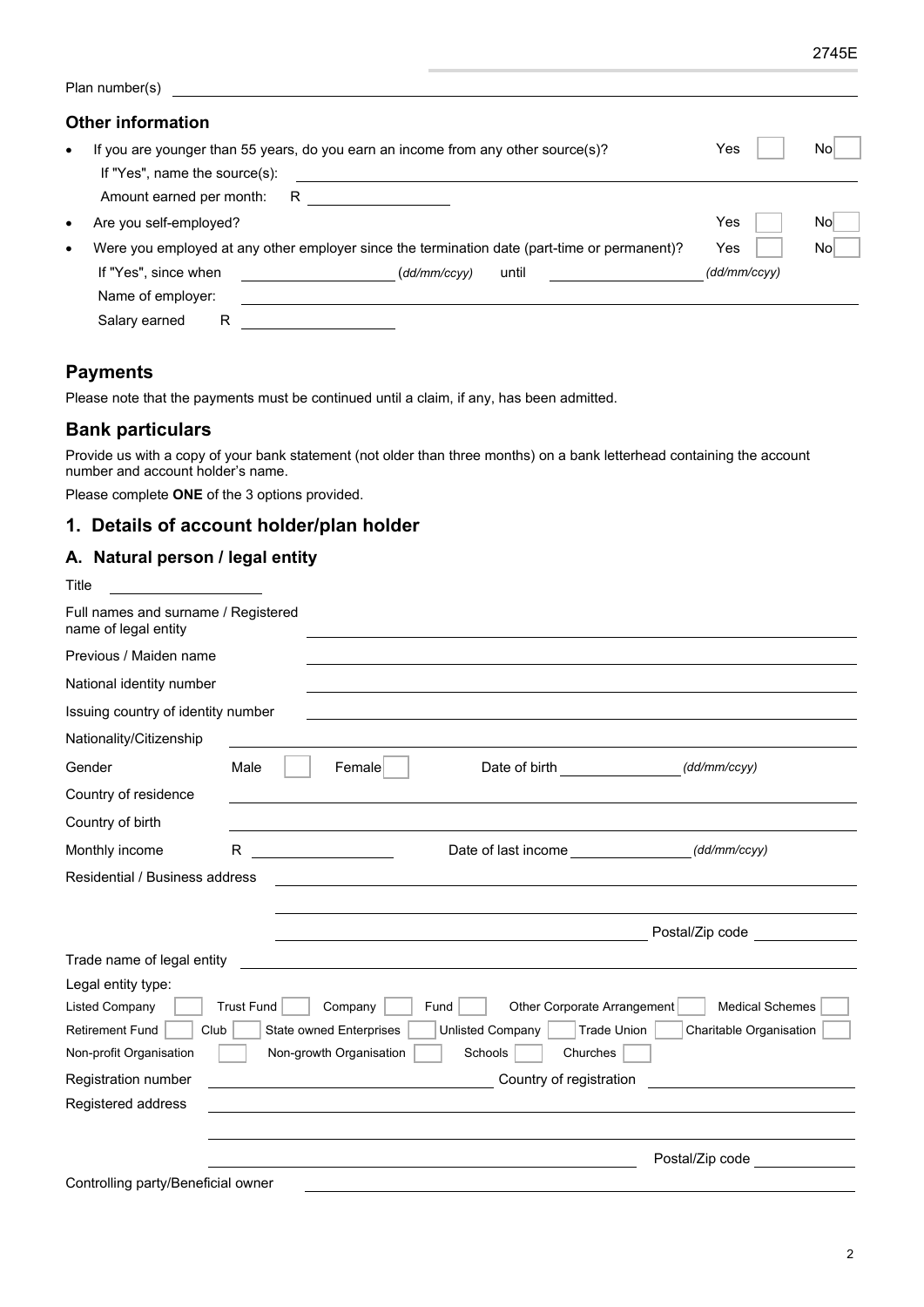Plan number(s)

### **Details of account holder/plan holder** (continued)

#### **B. Bank details**

| Account holder                              |         |         |                |                                                                                                                                      |
|---------------------------------------------|---------|---------|----------------|--------------------------------------------------------------------------------------------------------------------------------------|
| Name of bank                                |         |         | Name of branch |                                                                                                                                      |
| Account number                              |         |         | Branch code    |                                                                                                                                      |
| Type of account                             | Current | Savings | Transmission   | Other (specify)                                                                                                                      |
| may arise from the use of this information. |         |         |                | I, the undersigned, hereby declare that if the above information is not correct, Sanlam Life cannot be held liable for any loss that |

| Signature of account<br>holder | ⊃ate | $\mathcal{U}$ |
|--------------------------------|------|---------------|
|                                |      |               |

## **2. Payment to cessionary**

#### **Important**

If any plan, in terms of which a claim is admitted, has been ceded to another institution or person, payment will be made directly to the cessionary in question. The next section must be completed by the cessionary if applicable.

### **A. Natural person / legal entity**

| Title                                                    |                   |                                                                                                                      |                                                                                                                      |
|----------------------------------------------------------|-------------------|----------------------------------------------------------------------------------------------------------------------|----------------------------------------------------------------------------------------------------------------------|
| Full names and surname / Registered name of legal entity |                   |                                                                                                                      |                                                                                                                      |
| Previous / Maiden name                                   |                   |                                                                                                                      |                                                                                                                      |
| National identity number                                 |                   |                                                                                                                      |                                                                                                                      |
| Issuing country of identity number                       |                   |                                                                                                                      |                                                                                                                      |
| Nationality/Citizenship                                  |                   |                                                                                                                      |                                                                                                                      |
| Gender                                                   | Male              | Date of birth <b>contains the contact of birth</b><br>Female                                                         | (dd/mm/ccyy)                                                                                                         |
| Country of residence                                     |                   |                                                                                                                      |                                                                                                                      |
| Country of birth                                         |                   |                                                                                                                      |                                                                                                                      |
| Monthly income                                           | R                 | Date of last income <b>Example 20</b><br><u> 1990 - Johann Barbara, martin a</u>                                     | (dd/mm/ccyy)                                                                                                         |
| Residential / Business address                           |                   |                                                                                                                      |                                                                                                                      |
|                                                          |                   |                                                                                                                      |                                                                                                                      |
|                                                          |                   |                                                                                                                      | Postal/Zip code                                                                                                      |
| Trade name of legal entity                               |                   | <u> 1989 - Andrea State Barbara, amerikan personal di sebagai personal di sebagai personal di sebagai personal d</u> |                                                                                                                      |
| Legal entity type:                                       |                   |                                                                                                                      |                                                                                                                      |
| <b>Listed Company</b>                                    | <b>Trust Fund</b> | Company<br>Fund                                                                                                      | Other Corporate Arrangement<br><b>Medical Schemes</b>                                                                |
| <b>Retirement Fund</b>                                   | Club              | <b>State owned Enterprises</b><br><b>Unlisted Company</b>                                                            | <b>Trade Union</b><br>Charitable Organisation                                                                        |
| Non-profit Organisation                                  |                   | Non-growth Organisation<br>Schools                                                                                   | Churches                                                                                                             |
| Registration number                                      |                   | Country of registration                                                                                              | <u> 1989 - Jan Barbara Barbara, prima popular popular popular popular popular popular popular popular popular po</u> |
| Registered address                                       |                   |                                                                                                                      |                                                                                                                      |
|                                                          |                   |                                                                                                                      |                                                                                                                      |
|                                                          |                   |                                                                                                                      | Postal/Zip code                                                                                                      |
| Controlling party/Beneficial owner                       |                   |                                                                                                                      |                                                                                                                      |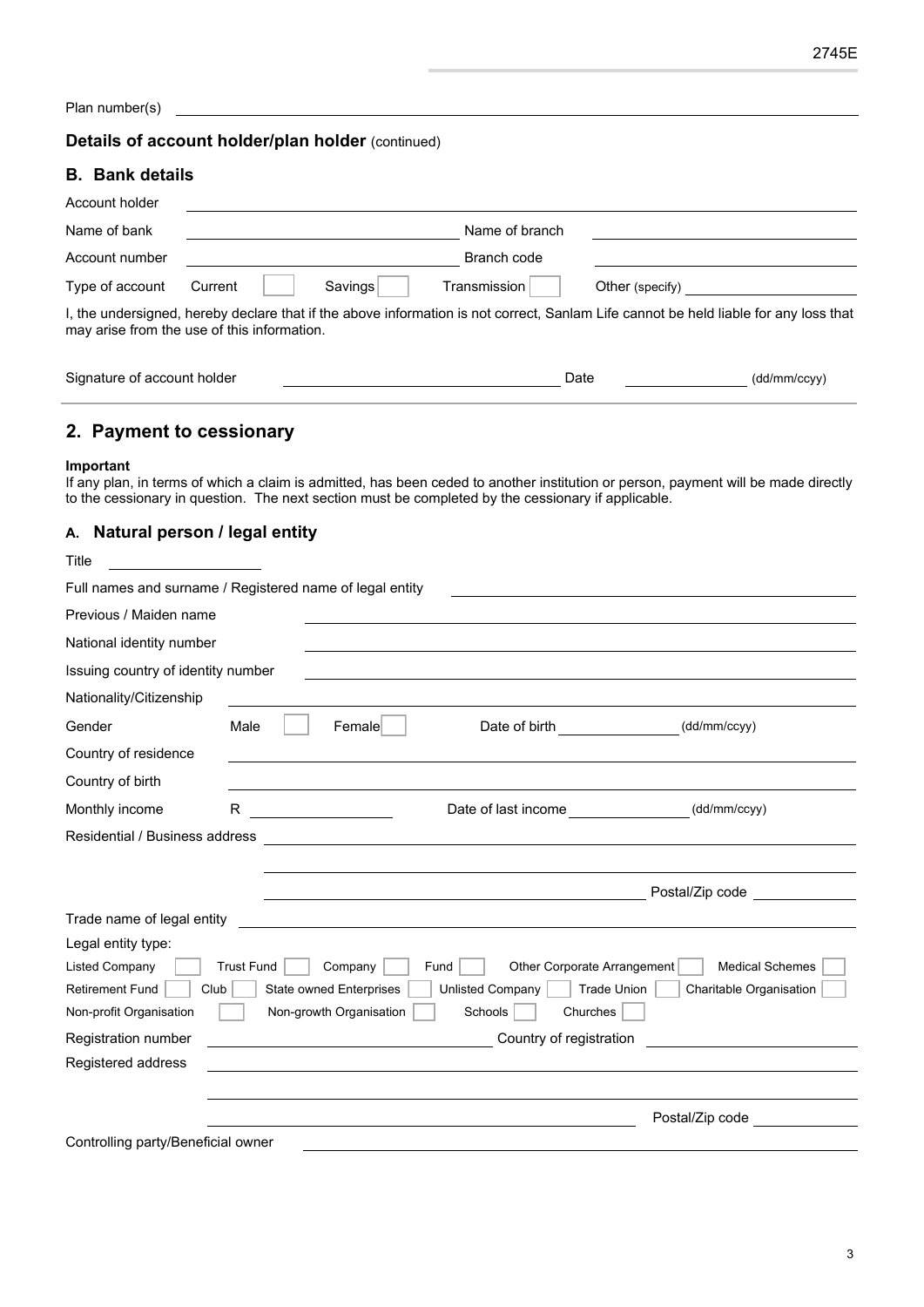Plan number(s)

### **Payment to cessionary** (continued)

### **B. Bank details**

| Account holder                                            |         |              |                |                                                                                                                                 |
|-----------------------------------------------------------|---------|--------------|----------------|---------------------------------------------------------------------------------------------------------------------------------|
| Name of bank                                              |         |              | Name of branch |                                                                                                                                 |
| Account number                                            |         |              | Branch code    |                                                                                                                                 |
| Type of account                                           | Current | Savings      | Transmission   | Other (specify)                                                                                                                 |
| that may arise from the use of this information.          |         |              |                | I, the undersigned, hereby declare that if the above information is not correct, Sanlam Life cannot be held liable for any loss |
| Or                                                        |         |              |                |                                                                                                                                 |
| I hereby give permission for the cession to be cancelled. |         |              |                |                                                                                                                                 |
| Name of contact person                                    |         |              |                | Contact number:                                                                                                                 |
|                                                           |         |              |                |                                                                                                                                 |
| Signature of cessionary                                   |         |              |                | Official stamp of institution                                                                                                   |
| Date                                                      |         | (dd/mm/ccyy) |                |                                                                                                                                 |

# **3. Proxy and/or payment to a third party**

If the plan owner would prefer the claim/payment to be handled/received by another person/institution, please provide us with the details below:

|                                                                                    |      |        |                                       | (first names and surname of the plan holder),                                                                                                                                                                                                                    |
|------------------------------------------------------------------------------------|------|--------|---------------------------------------|------------------------------------------------------------------------------------------------------------------------------------------------------------------------------------------------------------------------------------------------------------------|
| party. (Delete where not applicable.)                                              |      |        |                                       | hereby authorise the person indicated below to handle the claim/receive the payment on my behalf and I indemnify Sanlam Life<br>against any and all claims in respect of, and in connection with, the payment by Sanlam of the amount(s) concerned to this third |
| Initials and surname of the person that<br>could handle the claim on my behalf:    |      |        |                                       |                                                                                                                                                                                                                                                                  |
| Address                                                                            |      |        |                                       |                                                                                                                                                                                                                                                                  |
|                                                                                    |      |        |                                       | Postal/Zip code <b>Contains the Containment</b>                                                                                                                                                                                                                  |
| Initials and surname of the person that<br>could receive the payment on my behalf: |      |        |                                       |                                                                                                                                                                                                                                                                  |
| A. Natural person / legal entity                                                   |      |        |                                       |                                                                                                                                                                                                                                                                  |
| Title                                                                              |      |        |                                       |                                                                                                                                                                                                                                                                  |
| Full names and surname / Registered name of legal entity                           |      |        |                                       |                                                                                                                                                                                                                                                                  |
| Previous / Maiden name                                                             |      |        |                                       |                                                                                                                                                                                                                                                                  |
| National identity number                                                           |      |        |                                       |                                                                                                                                                                                                                                                                  |
| Issuing country of identity number                                                 |      |        |                                       |                                                                                                                                                                                                                                                                  |
| Nationality/Citizenship                                                            |      |        |                                       |                                                                                                                                                                                                                                                                  |
| Gender                                                                             | Male | Female | Date of birth <b>Exercise 20</b>      | (dd/mm/ccyy)                                                                                                                                                                                                                                                     |
| Country of residence                                                               |      |        |                                       |                                                                                                                                                                                                                                                                  |
| Country of birth                                                                   |      |        |                                       |                                                                                                                                                                                                                                                                  |
| Monthly income                                                                     | R.   |        | Date of last income <b>Example 20</b> | (dd/mm/ccyy)                                                                                                                                                                                                                                                     |
| Residential / Business address                                                     |      |        |                                       |                                                                                                                                                                                                                                                                  |
|                                                                                    |      |        |                                       | Postal/Zip code                                                                                                                                                                                                                                                  |
| Trade name of legal entity                                                         |      |        |                                       |                                                                                                                                                                                                                                                                  |